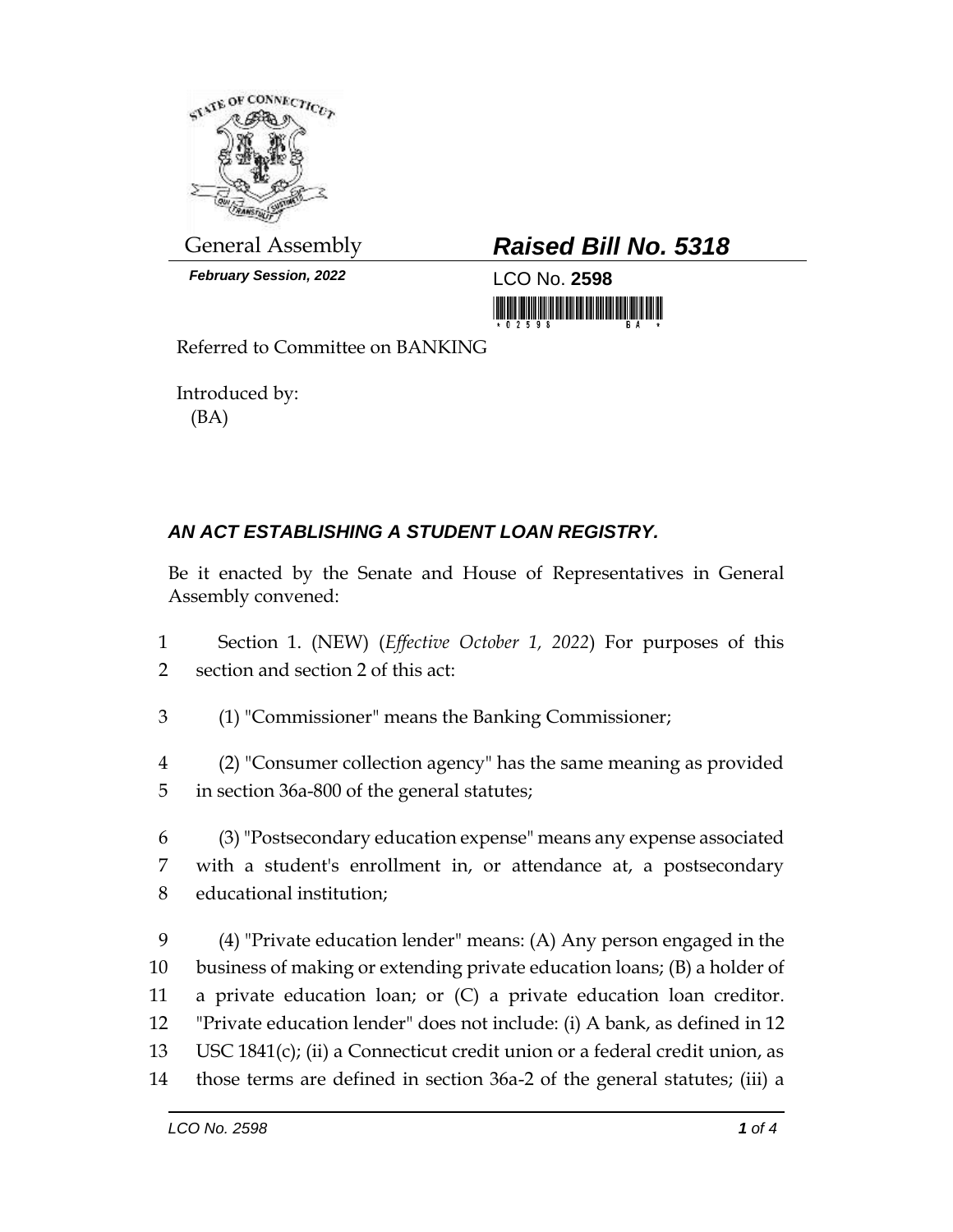consumer collection agency, licensed pursuant to section 36a-801 of the general statutes; or (iv) a student loan servicer, licensed pursuant to section 36a-847 of the general statutes;

 (5) "Private education loan" means a student education loan that: (A) Is extended to a consumer expressly, in whole or in part, for postsecondary educational expenses, regardless of whether the loan is provided by the postsecondary educational institution that the student attends; and (B) is not made, insured or guaranteed under Title IV of the Higher Education Act of 1965, as amended from time to time. "Private education loan" does not include: (i) A loan that is secured by real property, regardless of the purpose of the loan; or (ii) an extension of 26 credit in which the covered postsecondary educational institution is the lender if: (I) The term of the extension of credit is ninety days or less; or (II) an interest rate is not applied to the credit balance and the term of the extension of credit is one year or less, even if the credit is payable in greater than four installments;

 (6) "Private education loan borrower" means any resident of the state, including a student loan borrower, who has received or agreed to pay a private education loan for the resident's own postsecondary education expenses;

 (7) "Private education loan creditor" means: (A) Any person to whom a debt is owed by a debtor, where such debt results from a private education loan; or (B) any person to whom such debt is assigned. "Private education loan creditor" does not include a consumer collection agency, a student loan servicer or any department or agency of the United States, this state, any other state or any political subdivision thereof; and

 (8) "Student loan servicer" has the same meaning as provided in section 36a-800 of the general statutes.

 Sec. 2. (NEW) (*Effective October 1, 2022*) (a) Except for a public or private nonprofit postsecondary educational institution, for which the commissioner may prescribe an alternative registration process and fee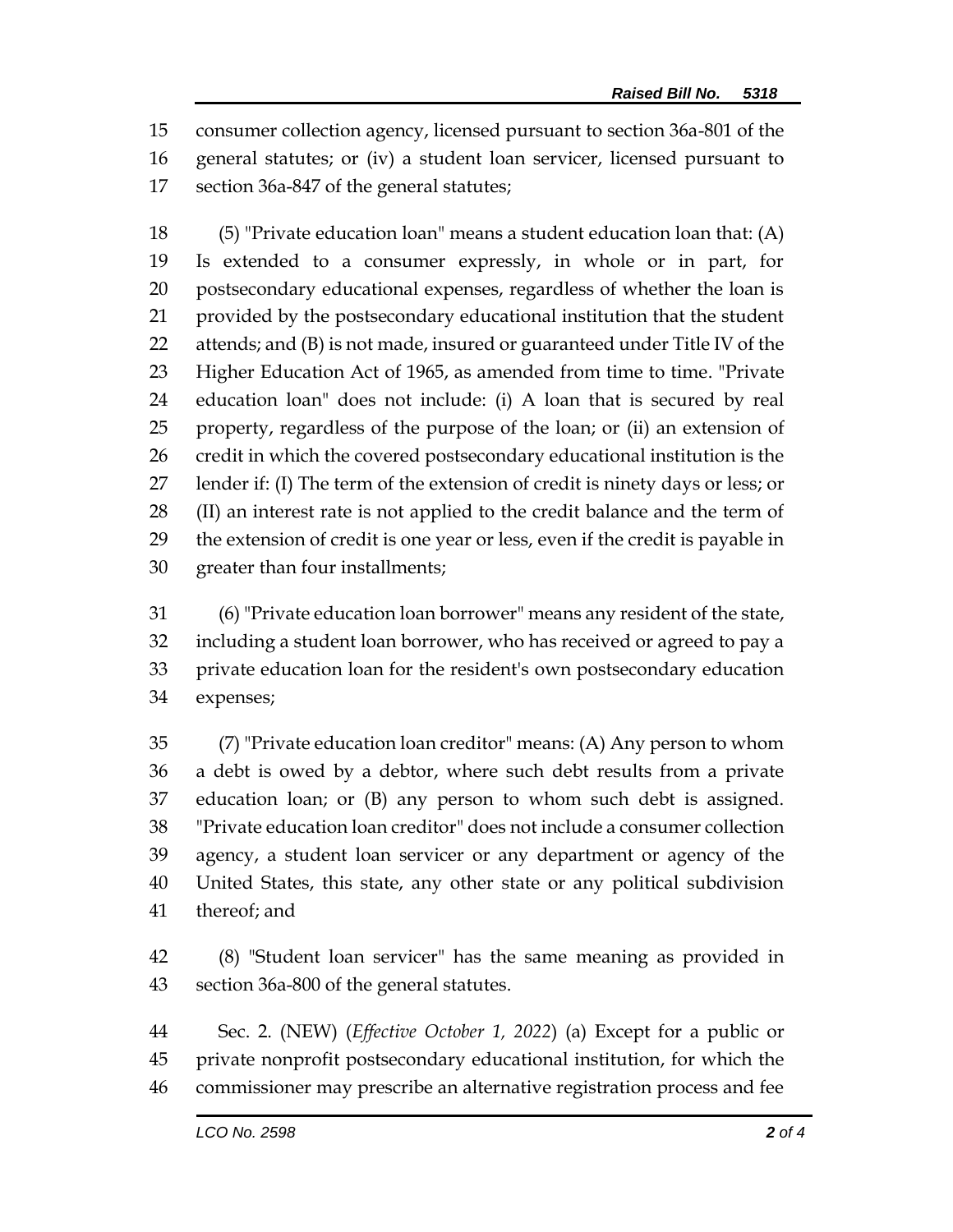structure, a private education lender shall, prior to making a private education loan to a resident of the state:

 (1) Register with the commissioner in the form and manner prescribed by the commissioner; and

 (2) Provide the commissioner, at the time of registration and not less than annually thereafter, and at other times upon the commissioner's request, with the following documents and information in the form and manner prescribed by the commissioner:

 (A) A list of all schools attended by private education loan borrowers to whom the private education lender provided a private education loan;

 (B) The number of private education loans made annually to private education loan borrowers;

 (C) The number of private education loans made annually at each 61 school listed pursuant to subparagraph  $(A)$  of this subdivision;

 (D) The default rate for private education loan borrowers obtaining private education loans from the private education lender, including the default rate for private education loans made to private education loan borrowers for each school listed pursuant to subparagraph (A) of this subdivision;

 (E) A copy of each model promissory note, agreement, contract or other instrument used by the private education lender during the previous year to substantiate that a private education loan has been extended to a private education loan borrower or that a private education loan borrower owes a debt to the lender; and

 (F) The name and address of the private education lender and any officer, director, partner or owner of a controlling interest of the lender.

 (b) The commissioner shall create a publicly accessible Internet web site that includes the following information about private education